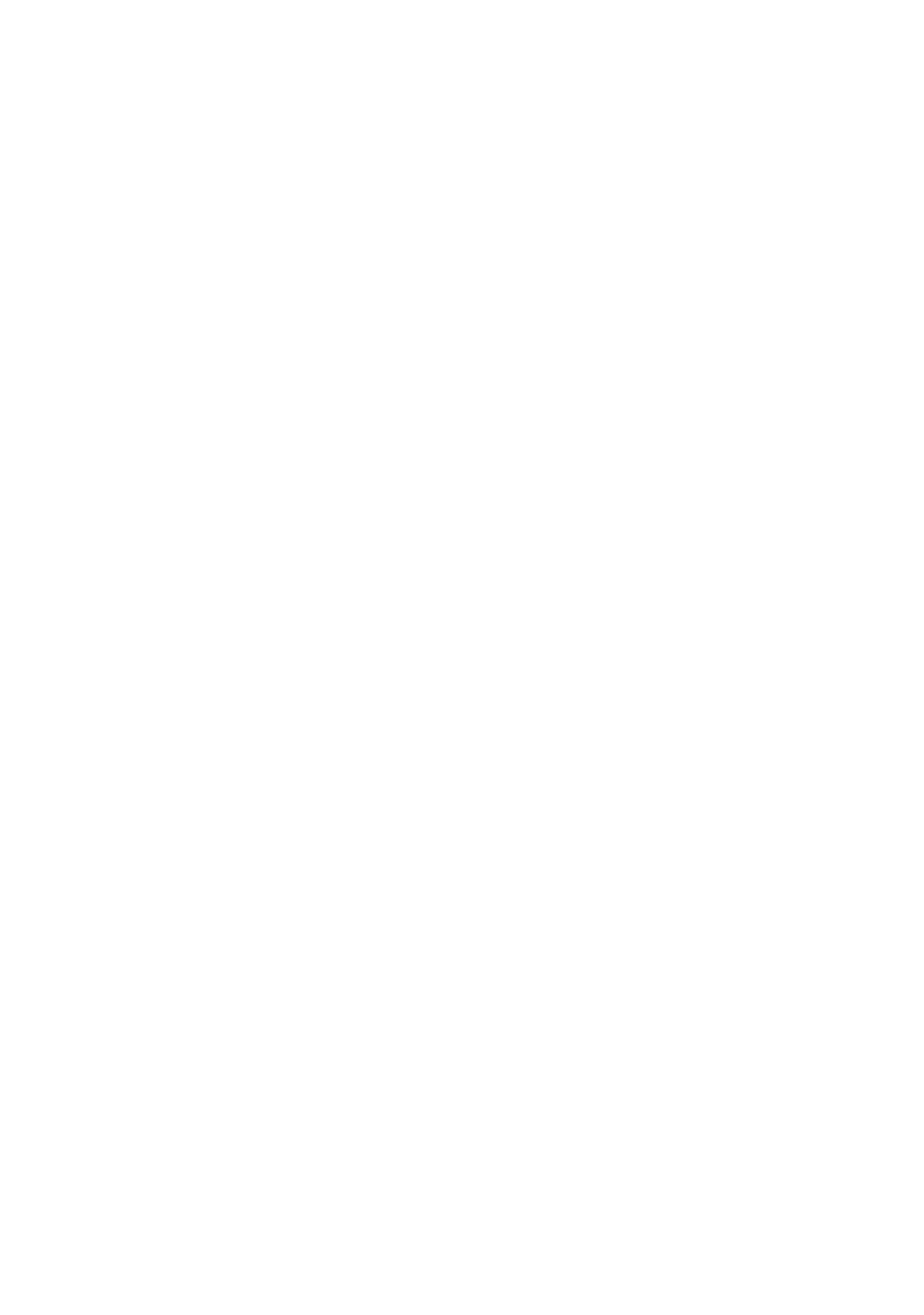# **Smile Designing with Ceramic Veneers and Crowns**

#### **R Divyashree, PR Abhilash**

# **ABSTRACT**

Ceramic veneers and all-ceramic crowns can be offered as the treatment option in a wide variety of cases, such as correcting tooth defects, abrasion, malalignment, diastema, tooth discoloration, coronal fracture or to adjust occlusion. Minor changes of shape, shade and position of teeth with ceramic veneers can dramatically alter the appearance of our patients. This paper describes the esthetic rehabilitation and smile designing of three patients presenting with different problems with ceramic veneers and crowns.

**Keywords:** Ceramic veneers, All-ceramic crowns, Smile designing, Dental fluorosis.

**How to cite this article:** Divyashree R, Abhilash PR. Smile Designing with Ceramic Veneers and Crowns. World J Dent 2012;3(2):194-198.

**Source of support:** Nil

**Conflict of interest:** None declared

## **INTRODUCTION**

All-ceramic restorations have gained wide acceptance as a primary mode of restoration in esthetic dentistry.<sup>1</sup> As patients' esthetic expectations continue to increase, dental teams are challenged to identify a systematic approach for achieving natural oral and facial esthetics with ceramics. Advances in ceramic materials and veneering techniques allow practitioners to restore function and esthetics using conservative and biologically sound methods as well as promoting long-term oral health.<sup>2,3</sup>

Conventionally, all-ceramic crowns and veneers were indicated to correct unacceptable or peculiar tooth contour, interdental spacing, gingival recession, malpositioned teeth, mask tooth discoloration or to address minor tooth alignment issues.4,5 However, the latest trends advocate the correction of minor or severe tooth alignment concerns involving healthy teeth.<sup>6</sup> This refers to the treatment option of correcting minor or even severe malocclusion using restorative procedures.7,8

Esthetics, treatment planning and clinical care should be considered in accordance with the interrelationship between the teeth, gingival tissues, lips and face. Consideration as to how the facial and psychological parameters can influence a natural smile design must also be taken into account. Because ceramic veneers and crowns are primarily indicated for the improvement of esthetics, the design of the smile should respect the symmetry and the harmonious arrangement of dentofacial elements. $9,10$ 

## **CASE REPORTS**

# **Case 1: Dental Fluorosis and Multiple Spaces**

A 28-year-old male patient reported with a chief complaint of compromised esthetics due to spacing and discoloration of teeth (Fig. 1A). On clinical examination patient had generalized enamel fluorosis affecting all of the permanent teeth. Confluent pitting was present on most of the surfaces of the teeth with widespread of yellow brown stains. Occlusion was in a class 1 relationship. Oral hygiene was poor with chronic generalized gingivitis swollen anterior marginal gingiva and bleeding on probing (Fig. 1B). Radiographic examination showed no caries or alveolar bone loss. Diagnosis of moderate dental fluorosis was made, based on history, clinical findings and Dean's index.



**Fig. 1A:** Preoperative extraoral photograph (Case 1)



**Fig. 1B:** Preoperative intraoral photograph showing moderate fluorosis and deposits (Case 1)

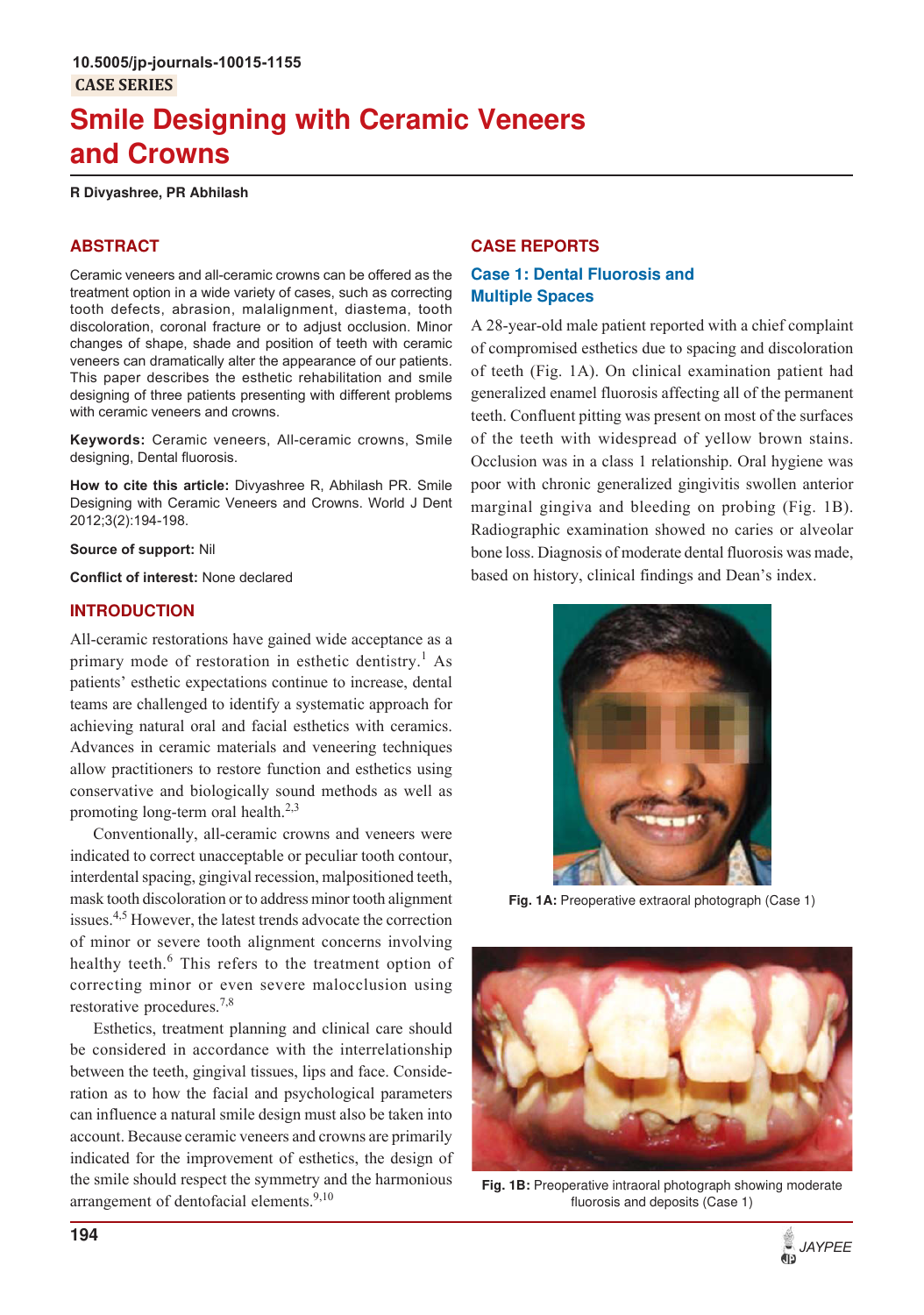#### *Treatment Plan*

Orthodontic space closure was refused by the patient due to limited time on hands as he was to be married in 3 weeks. Given the age of patient and severity of fluorosis, ceramic veneers were given as treatment option and were accepted by the patient. Ceramic veneers were best suited for the condition. These veneers have the advantage of preserving most of the natural tooth structure while achieving all the cosmetic ends. Six anterior maxillary and six mandibular veneers were suggested but keeping cost factor in mind, patient agreed for six maxillary anterior veneers and four mandibular veneers.

The initial phase of treatment started with thorough full mouth scaling and polishing and laser gum contouring followed by a 10-day gap to allow the gingiva to resume normal health. This was followed by smile analysis, preliminary shade selection, photographs and study models to evaluate the occlusion.

Next clinical appointment following silicone index and APT preparation, final tooth preparation for ceramic veneers was performed, followed by final shade selection and final rubber base impression. The teeth were desensitized and temporization done. Ceramic veneers were fabricated using pressable ceramic system (pressed ceramic veneers IPS e-Max; Ivoclar Vivadent). The correct fit of veneers was verified both individually and collectively on the model then on the teeth. The patient was satisfied with the form, shape, and shade of veneers. Final cementation was done with variolink N Bare (ivoclar vivadent) clear light curing luting composite. The contacts and occlusion were checked. Postoperative photographs (Figs 1C and D) and instructions concerning oral hygiene and avoidance of habits causing trauma to veneered teeth were given.

# **Case 2: Discolored, Decayed and Root Canal Treated Teeth**

A 60-year-old male patient complained about discolored upper and lower front teeth and bulky, ill-matching lower anterior metal-ceramic crowns (Fig. 2A). During clinical evaluation, it was observed that there were multiple stained composite restorations on 11, 12, 13, 21, 22, 23, 32, 33, 42 and 43 on all surfaces and acrylic crowns on 31 and 41 with history of root canal treatment. Radiographic examination showed periapical radiolucency in relation to 22, 31, 41 and 42.



**Fig. 1C:** Postoperative intraoral photograph with ceramic veneers (Case 1)



**Fig. 2A:** Preoperative intraoral photograph showing stained teeth (Case 2)



**Fig. 1D:** Postoperative extraoral photograph (Case 1)



**Fig. 2B:** Postoperative intraoral photograph with ceramic crowns (Case 2)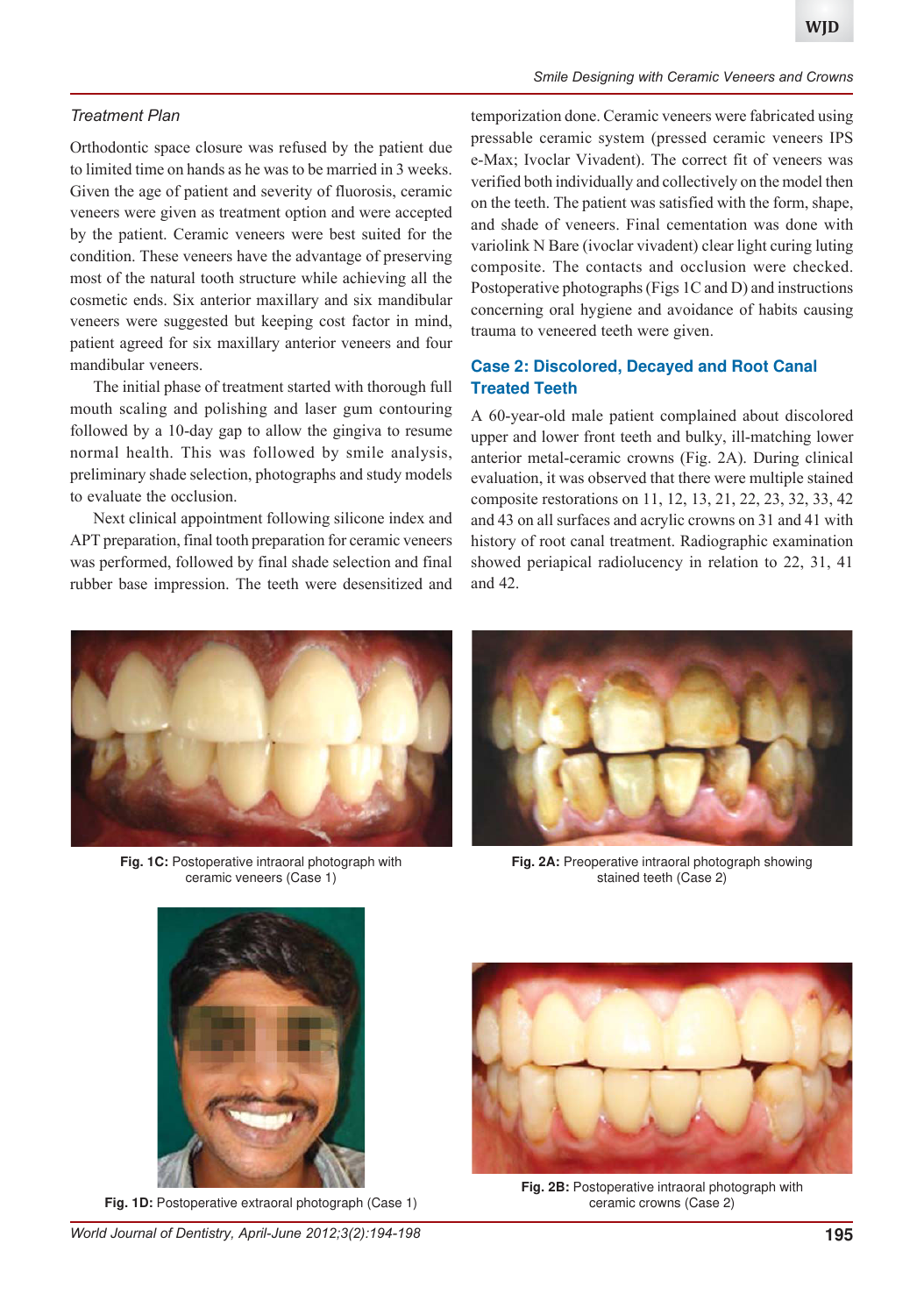

**Fig. 2C:** Postoperative extraoral photograph (Case 2)

#### *Treatment Plan*

The presence of multiple discolored restorations circumferentially and previous lower crowns limited esthetic resolution using direct and conservative techniques, such as dental bleaching and restoration with composite or ceramic veneers. Therefore, all-ceramic crowns for all upper and lower incisors and direct composite restorations for canines were chosen as the best treatment option.

Previous endodontic and restorative treatment of the tooth was found to be inadequate. Therefore, root canal treatment was performed for 22, 31, 41 and 42 and the remnants of the filling material were removed. Full mouth scaling and polishing was done to remove stains. This was followed by smile analysis, preliminary shade selection, photographs and study models to evaluate the occlusion.

Next clinical appointment final tooth preparation for allceramic crowns was performed, followed by final shade selection and final rubber base impressions. Temporary labmade crowns were placed on incisors. Canines were restored with composite resin. All-ceramic crowns were fabricated with 3M Lava Zirconia (3M ESPE). The correct marginal fit of crowns was verified both individually and collectively on the model then on the teeth. The dental midlines were left unmatched, so as not to alter the width of lower incisors. The patient was satisfied with the form, shape and shade of crowns (Fig. 2B). Final cementation was done with Variolink N Bare (ivoclar vivadent) clear light curing luting composite. The contacts and occlusion were checked (Fig. 2C).

## **Case 3: Multiple Spaces and Malaligned Teeth**

A 30-year-old male patient presented for esthetic treatment of spaces between upper anterior teeth. He wanted space



**Fig. 3A:** Preoperative intraoral photograph with anterior spacing (Case 3)



**Fig. 3B:** Postoperative intraoral photograph with ceramic veneers (Case 3)



**Fig. 3C:** Postoperative extraoral photograph (Case 3)

closure and all his frontal teeth to appear straight without orthodontic treatment. He had undergone direct composite veneers twice previously which had failed to last. He wished for a quick and conservative yet durable treatment option.

Clinical examination revealed the presence of midline diastema and spaces between 11 and 12, rotated 12, uneven incisal edges (Fig. 3A).

The treatment plan included the following objectives: Close the diastema between 11 and 21 and spaces between 11 and 12; align and reduce the inclination of 12 and even out the incisal edges. All of these concerns could be addressed with ceramic veneers.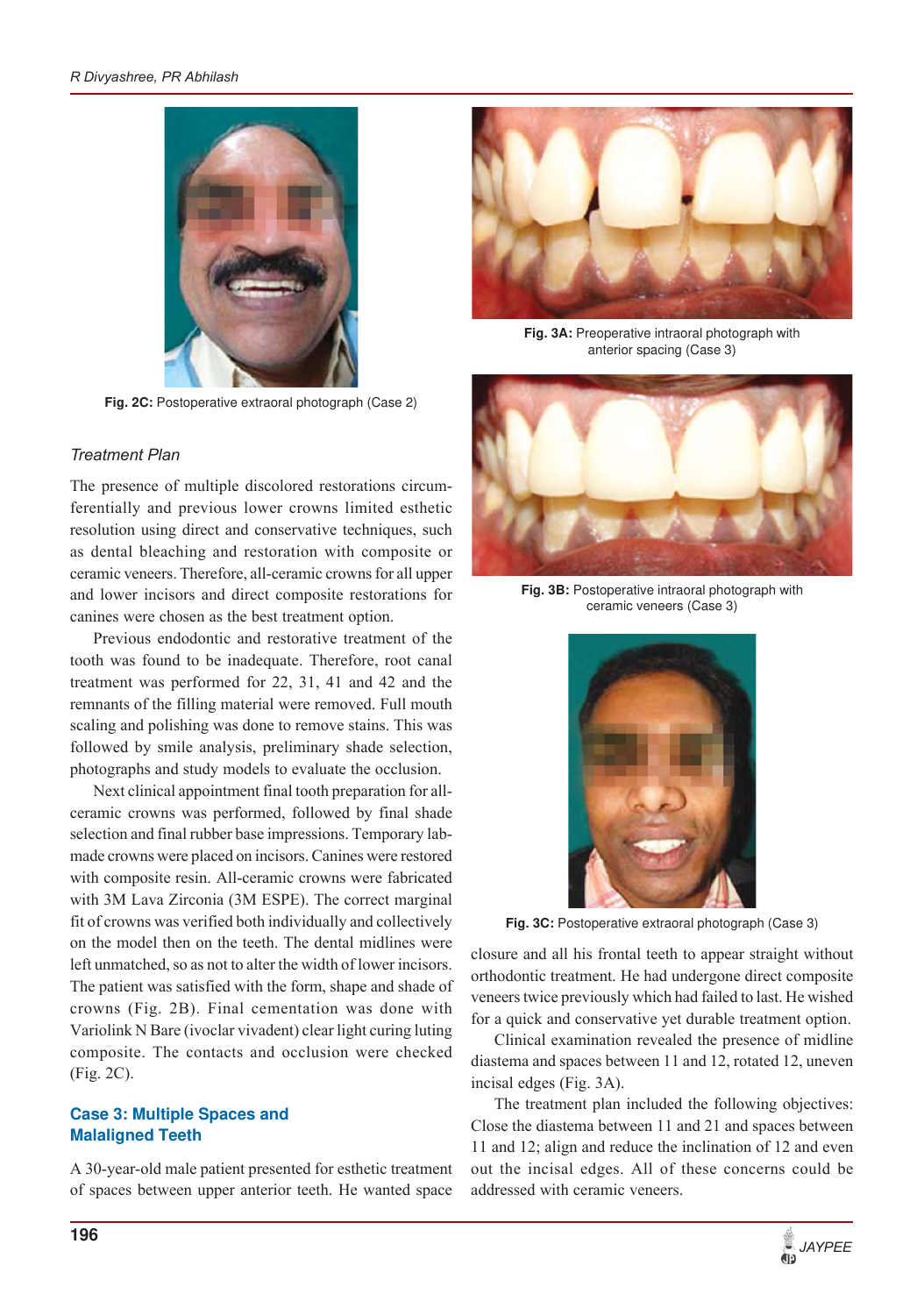Following shade selection, record taking, silicone index and APT preparation was done followed by final teeth preparation for veneers and rubber base impressions. Ceramic veneers were fabricated using pressable ceramic system (pressed ceramic veneers IPS e-Max; Ivoclar vivadent) and cemented with variolink N Bare (ivoclar vivadent) clear light curing luting composite (Figs 3B and C).

## **DISCUSSION**

The first case report discusses about the esthetic management of moderate-to-severe fluorosis patient with ceramic veneers. Fluorosis is endemic in some areas of Southern India as a result of drinking well water with high fluoride content. Bleaching or microabrasion of severely fluorosed teeth is often ineffective or gives transient results, $11,12$  while composite resin veneers not only discolor and wear with time, but quite often become chipped or debonded.<sup>13</sup> As glazed ceramic retains its color and is wear resistant and biocompatible<sup>14,15</sup> ceramic veneers can be the restoration of choice for severely fluorosed teeth.<sup>16,17</sup> One of the most important advantages is that they are extremely conservative in terms of tooth structure. Also ceramic veneers offer a predictable and successful restoration with an estimated survival probability of  $93.5\%$  over 10 years.<sup>18</sup> This case also highlights the proper planning and management of gingival soft tissues to achieve an esthetic outcome.

The second case report discusses the cosmetic treatment of discolored and root canal treated teeth with multiple stained restorations. The properties of dental ceramic-color stability, mechanical strength, clinical longevity, esthetic appearance and compatibility with periodontal tissues-make this material a good choice for such treatment.<sup>19</sup>

The third case report signifies the importance of smile designing with ceramic veneers over traditional orthodontic treatment especially in adult patients who require simple dental alignment but are not inclined to wearing braces and wish for faster treatment results. These restorative procedures are called as 'instant orthodontics' or 'two appointment orthodontics'.7,8 Crispin reported that veneers can be used to correct mild-to-severe tooth alignment problems.<sup>20</sup>

#### **CONCLUSION**

The esthetic and restorative applications of dental ceramics have increased and will continue to evolve with time. However, the clinicians should be judicious in responding to the ever inflating esthetic demands of the patients. Like every procedure in dentistry, the success of ceramic veneers and crowns depend upon understanding the principles

involved in their fabrication and application. The success of treatment can be assured, if the dentist follows a defined protocol with each patient to ensure that all factors, such as smile design, margin placement, material and shade selection are considered. Communication between patient, dentist and technician is of utmost importance. It is extremely important to procure an informed consent from the patients before treating such cases. It is also important to discuss the functional and biological implications of his or her choice.

# **REFERENCES**

- 1. Peumans M, Van Meerbeek SI, Lambrecht P, Vancherle G. Porcelain veneers: A review of the literature. J Dent 2000 March; 28(3): 163-77.
- 2. Gurel G (Ed). The science and art of porcelain laminate veneers. Carol Stream, IL: Quintessence Publishing Co 2003.
- 3. Malmacher L. Back to the future with porcelain veneers. Dent Today 2005 March;24(3):88,90-91.
- 4. Christensen GJ.What is a veneer? Resolving the confusion. J Am Dent Assoc 2004;17:323-26.
- 5. Christensen GJ. Veneer mania. J Am Dent Assoc 2006; 137:1574-76.
- 6. Freidman MJ. Porcelain veneer restorations: A clinician's opinion about a disturbing trend. J Esthet Restor Dent 2001;13:318-27.
- 7. Heymann HO, Kokich VG. Instant orthodontics: Viable treatment option or quick fix copout? J Esthet Restor Dent 2002;14:263-64.
- 8. Spear FM. The esthetic correction of anterior mal-alignment conventional vs instant (restorative) orthodontics. J Calif Dent Assoc 2004;32:133-41.
- 9. Bichacho N. Porcelain laminates: Integrated concepts in treating diverse aesthetic defects. Pract Periodontics Aesthet Dent 1995 Apr;7(3):13-23.
- 10. Magne P, Belser U. Bonded porcelain restorations in the anterior dentition: A biomimetic approach. Carol Stream, IL: Quintessence Publishing Co 2002.
- 11. Goldstein CE, Goldstein RE, Feinman RA, Garber DA. Bleaching vital teeth: State of the art. Quintessence Int 1989;20:729-37.
- 12. Train TE, Whorter AG. Examination of esthetic improvement and surface alteration following microabrasion in fluorotic human incisors in vivo. Pediatric Dent 1996;18:353-62.
- 13. Walls AW, Murray JJ, McCabe JF. Composite laminate veneers: A clinical study. J Oral Rehabil 1988;15:439-54.
- 14. Piddock V, Qualtrough AJE. Dental ceramics: An update. J Dent 1990;227-35.
- 15. Koukouta S, Walsh TT, Davis LG. The effect of porcelain laminate veneers on gingival health and bacterial plaque characteristics. J Clin Periodontol 1994;21:638-40.
- 16. Rodd HD, Davidson LE. The aesthetic management of severe dental fluorosis in the young patient. Dental Update 1997;24:408-11.
- 17. Turgut S, Bagis B. Colour stability of laminate veneers: An in vitro study. J Dent 2011 Dec:e57-64.
- 18. Beier US, Kapferer I, Burtscher D, Dumfahrt H. Clinical performance of porcelain laminate veneers for up to 20 years. Int J Prosthodont 2012 Jan-Feb;25(1):79-85.